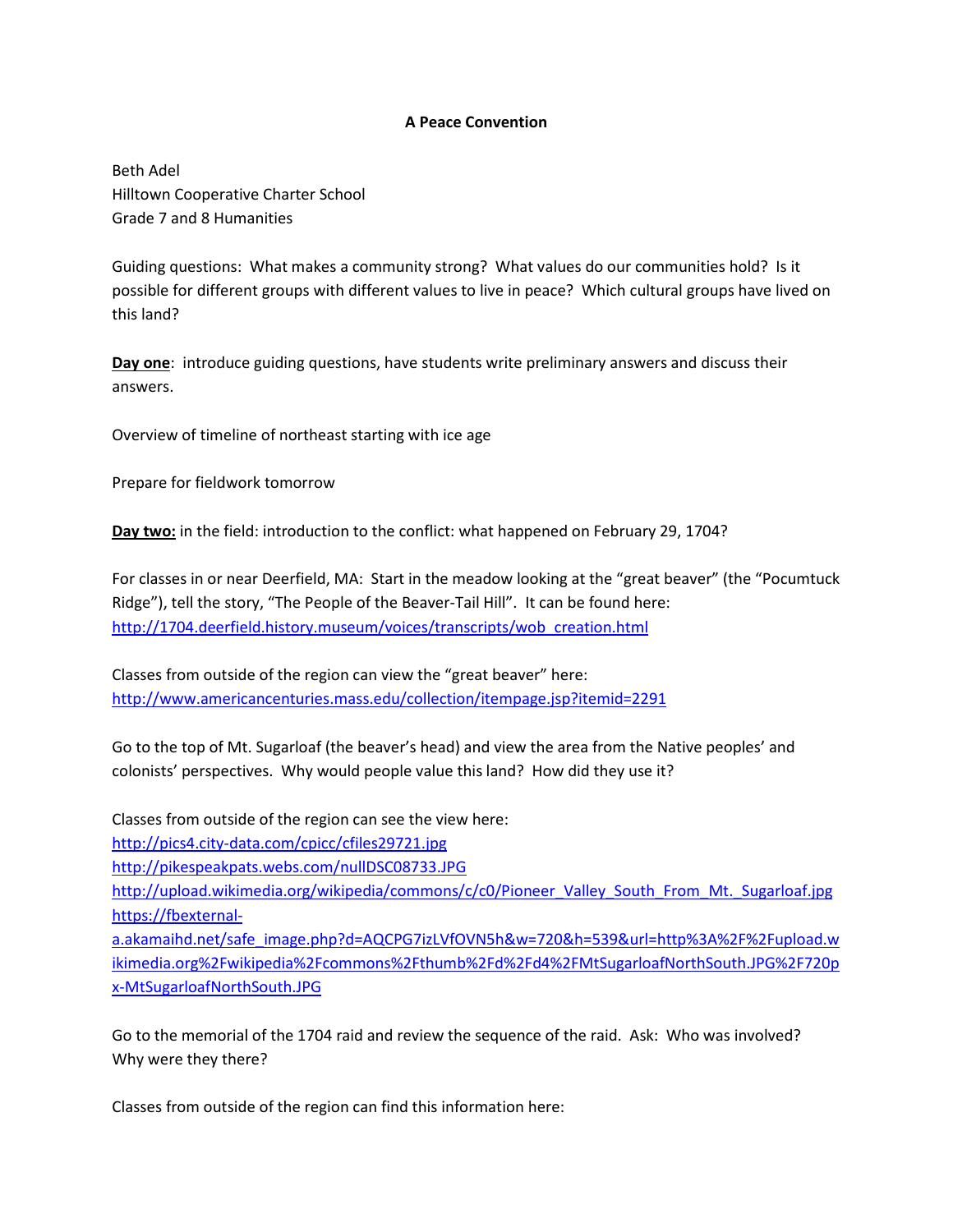## <http://1704.deerfield.history.museum/intro.html>

**Day three:** Introduce role play: on August 28, 1735, a conference was held between Massachusetts Governor Jonathan Belcher, other English diplomats, and members of the Agawam, Nonotuck, Pocumtuck, and Woronoco people originally from the Connecticut River Valley. There were also 44 Housatonic Mahicans, 19 St. Francis Abenakis, 17 Hudson River Mahicans, and 8 Kahnawake Mohawks from Canada. Captain Joseph Kellogg served as a translator, using language he had learned when he was captured by Indians and the French in 1704. Next week, we will hold a convention. Each student will portray a representative who lives in the northeast to discuss whether we can live in peace. Teacher- Assign a character to each student. To prepare, students need to understand the background of all characters.

Show maps of colonial New England, Northeast Woodland Indian homelands, and New France from here:

<http://1704.deerfield.history.museum/maps/index.do>

What can we learn from these maps? (Deerfield was a crossroads of many different cultures.) Identify the five main groups involved in the 1704 raid, their lands, and areas of intersection.

Homework: read about each character and choose the top 3 choices of who you would like to portray in the role play. (Use characters from here:<http://1704.deerfield.history.museum/people/index.do> Make sure each of the 5 cultures is present.

**Day four:** lifeways: What values do these communities hold? Read about the lifeways of the 5 cultures, found here: <http://1704.deerfield.history.museum/scenes/groups.do>

Create a grid contrasting what values each group held regarding religion, land, and family.

Finish for homework

## **Day five:** Intersections

Read about your character and identify what is most important to you, possible allies, and possible negotiating points to convince others to give you what you want. What are you not willing to give up? What are you willing to give up?

## **Day six:** Strategies

Meet with other members of your group and compare notes, make a strategy for negotiating, prepare for the conference

Review the rubric [generated by the teacher] for the role play